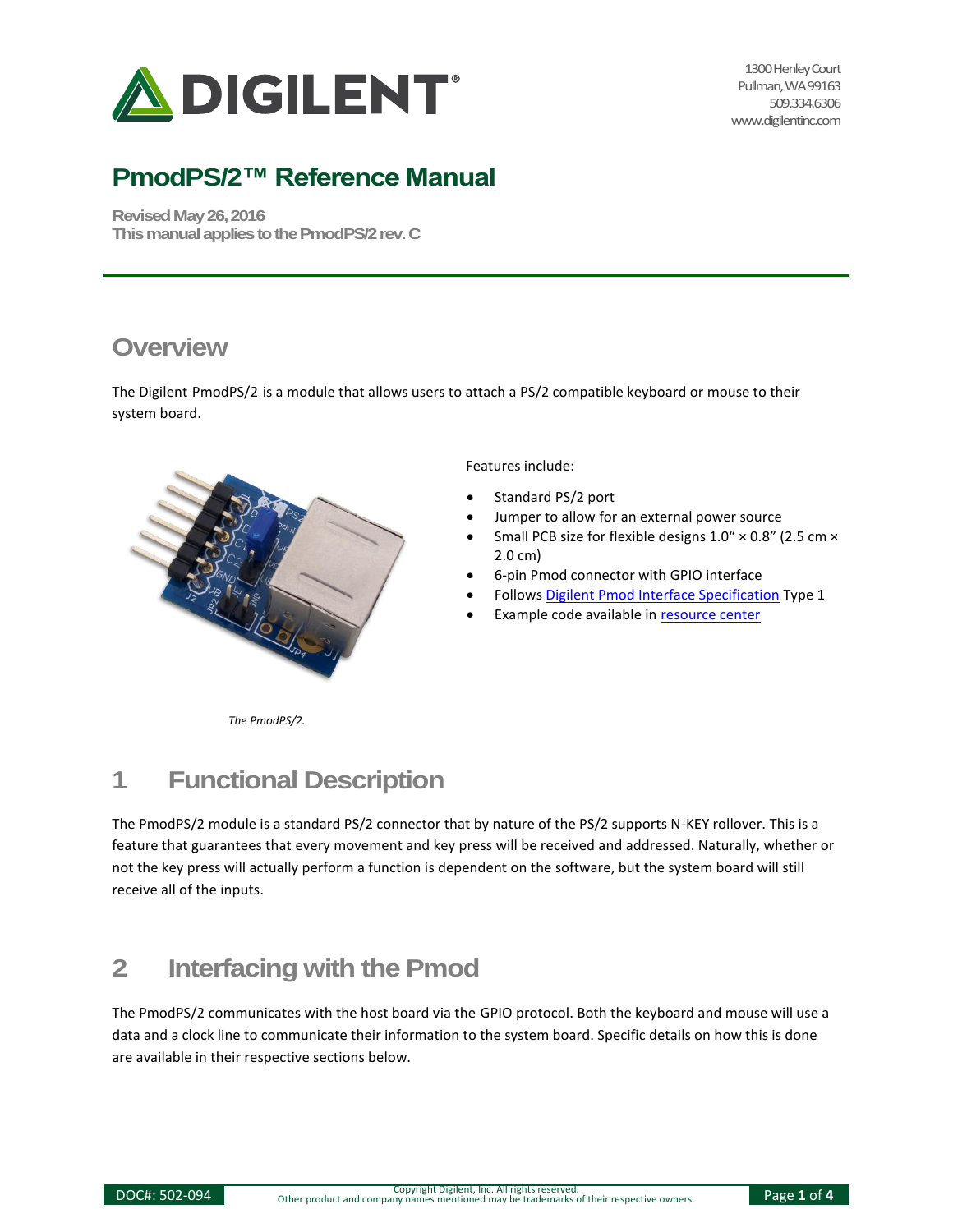

| <b>Pin Number</b> | <b>Description</b> |
|-------------------|--------------------|
| 1                 | Data               |
| 2                 | Not Used           |
| 3                 | Clock              |
| 4                 | Not Used           |
| 5                 | Ground             |
| հ                 | VCC.               |

*Table 1. Pin description table.*

### **3 Keyboard and Mouse Interface**

The keyboard and mouse both use identical signal timings. Both use 11-bit words that include a start, stop, and odd parity bit, but the data packets are organized differently, and the keyboard interface allows bi-directional data transfers (so the host device can illuminate state LEDs on the keyboard). Bus timings are shown below. The clock and data signals are only driven when data transfers occur, and otherwise they are held in the "idle" state at logic '1'. The timings define signal requirements for mouse-to-host communications and bi-directional keyboard communications.





**hole pattern**



| Symbol | Parameter                | <b>Min</b> | <b>Max</b> |
|--------|--------------------------|------------|------------|
| Tck    | Clock time               | 30us       | 50us       |
| Tsu    | Data-to-clock setup time | 5us        | 25us       |
| Thid   | Clock-to-data hold time  | 5us        | 25us       |



#### **3.1 Keyboard**

The keyboard uses open-collector drivers so that either the keyboard or an attached host device can drive the twowire bus (if the host device will not send data to the keyboard, then the host can use simple input-only ports).

PS/2-style keyboards use scan codes to communicate key-press data (nearly all keyboards in use today are PS/2 style). Each key has a single, unique scan code that is sent whenever the corresponding key is pressed. If the key is pressed and held, the scan code will be sent repeatedly once every 100ms or so. When a key is released, an "F0" key-up code is sent, followed by the scan code of the released key. If a key can be "shifted" to produce a new character (like a capital letter), then a shift character is sent in addition to the original scan code, and the host device must determine which character to use. Some keys, called extended keys, send an "E0" ahead of the scan

Copyright Digilent, Inc. All rights reserved. Other product and company names mentioned may be trademarks of their respective owners. Page **2** of **4**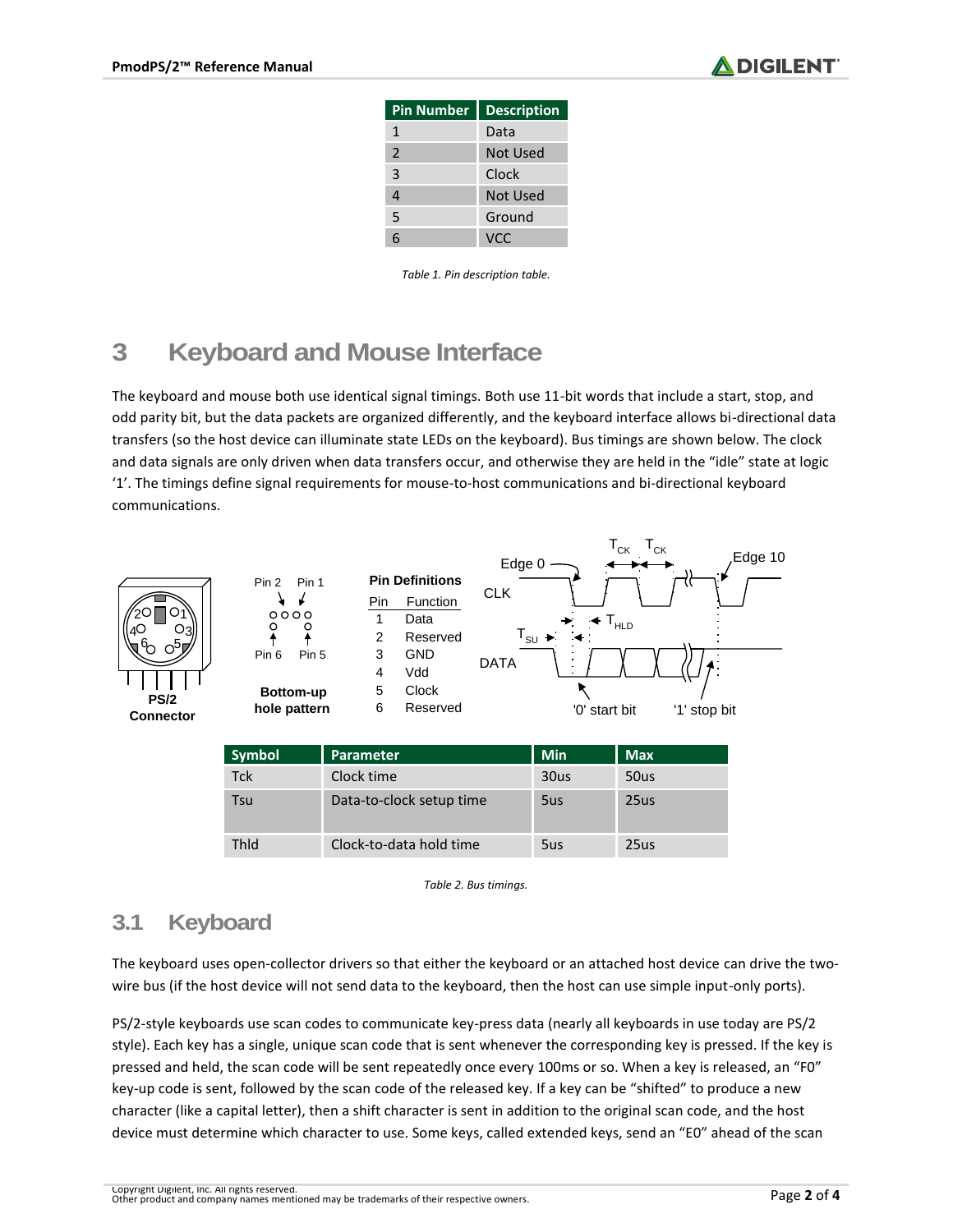code (and they may send more than one scan code). When an extended key is released, an "E0 F0" key-up code is sent, followed by the scan code. Scan codes for most keys are shown in the keyboard diagram below.

A host device can also send data to the keyboard. Below is a short list of some oft-used commands.

| ED             | Set Num Lock, Caps Lock, and Scroll Lock LEDs. After receiving an "ED", the keyboard returns an "FA", then<br>the host sends a byte to set LED status. Bit 0 sets Scroll Lock, bit 1 sets Num Lock; and Bit 2 sets Caps lock. Bits<br>3 to 7 are ignored. |
|----------------|-----------------------------------------------------------------------------------------------------------------------------------------------------------------------------------------------------------------------------------------------------------|
| EE             | Echo. Upon receiving an echo command, the keyboard replies with "EE".                                                                                                                                                                                     |
| F <sub>3</sub> | Set scan code repeat rate. The keyboard acknowledges receipt of an "F3" by returning an "FA", after which<br>the host sends a second byte                                                                                                                 |
| FE.            | Resend. Upon recieving FE, the keyboard re-sends the last scan code sent.                                                                                                                                                                                 |
|                |                                                                                                                                                                                                                                                           |

FF Reset. Resets the keyboard.

| <b>ESC</b><br>F <sub>1</sub><br>F <sub>2</sub><br>76<br>05<br>06        | F4<br>F <sub>5</sub><br>F <sub>3</sub><br>F <sub>6</sub><br>F7<br>F8<br>0C<br>03<br>0Β<br>83<br>04<br>0A | F <sub>9</sub><br>F <sub>12</sub><br>F <sub>10</sub><br>F <sub>11</sub><br>01<br>09<br>78<br>07 | E0 75                  |
|-------------------------------------------------------------------------|----------------------------------------------------------------------------------------------------------|-------------------------------------------------------------------------------------------------|------------------------|
| $^{\copyright}$<br>2<br>3#<br>1 !<br>$\tilde{}$<br>0E<br>16<br>1E<br>26 | 4\$<br>5 %<br>$6^{\wedge}$<br>7 &<br>$\star$<br>8<br>9<br>0<br>25<br>2E<br>3D<br>3E<br>46<br>36<br>45    | <b>BackSpace</b><br>$= +$<br>4E<br>55<br>66                                                     | $\rightarrow$<br>E0 74 |
| W<br>Ε<br><b>TAB</b><br>Q<br>0D<br>15<br>1D<br>24                       | R<br>U<br>O<br>2D<br>2C<br>3C<br>35<br>43<br>44                                                          | P<br>4D<br>5B<br>5D<br>54                                                                       | ←<br>E0 <sub>6</sub> B |
| S<br>Caps Lock<br>A<br>1B<br>1 <sup>C</sup><br>58                       | F<br>G<br>D<br>н<br>K<br>2B<br>33<br>3B<br>4B<br>23<br>42<br>34                                          | $\blacksquare$<br>Enter<br>. .<br>$, \cdot$<br>4C<br>52<br>5A<br>$\overline{\phantom{0}}$       | ▼<br>E0 72             |
| Shift<br>Z<br>X<br>12<br>1Ζ<br>22                                       | С<br>B<br>M<br>V<br>N<br>$\prec$<br>21<br>2A<br>32<br>31<br>3A<br>41                                     | $\cdot$<br>Shift<br>$\mathbf{p}$ .<br>⇧<br>59<br>49<br>4A                                       |                        |
| Ctrl<br>Alt<br>14<br>11                                                 | Space<br>29                                                                                              | Ctrl<br>Alt<br>E0 14<br>E0 11                                                                   |                        |

*Table 3. Common commands.*

The keyboard sends data to the host only when both the data and clock lines are high (or idle). Since the host is the "bus master", the keyboard checks to see whether the host is sending data before driving the bus. To facilitate this, the clock line can be used as a "clear to send" signal. If the host pulls the clock line low, the keyboard will not send any data until the clock is released.

The keyboard sends data to the host in 11-bit words that contain a '0' start bit, followed by 8-bits of scan code (LSB first), followed by an odd parity bit and terminated with a '1' stop bit. The keyboard generates 11 clock transitions (at around 20 – 30kHz) when the data is sent, and data is valid on the falling edge of the clock.

#### **3.2 Mouse**

The mouse outputs a clock and data signal when it is moved, otherwise these signals remain at logic '1'. Each time the mouse is moved, three 11-bit words are sent from the mouse to the host device. Each of the 11-bit words contains a '0' start bit, followed by 8 bits of data (LSB first), followed by an odd parity bit, and terminated with a '1' stop bit. Thus, each data transmission contains 33 bits, where bits 0, 11, and 22 are '0' start bits, and bits 11, 21, and 33 are '1' stop bits. The three 8-bit data fields contain movement data as shown below. Data is valid at the falling edge of the clock, and the clock period is 20 to 30kHz.